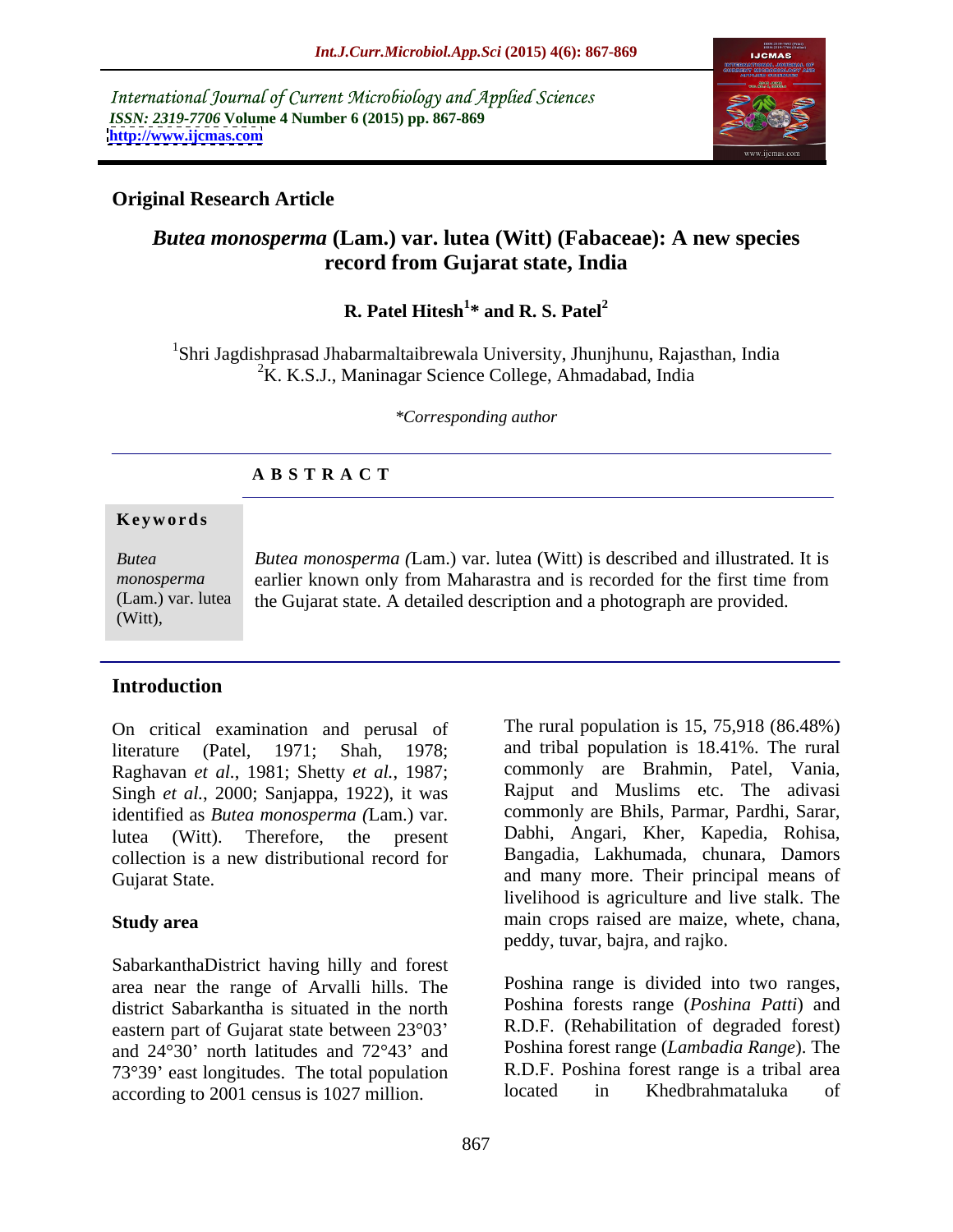Sabarkantha district of North Gujarat, India. The R.D.F. Poshina forest range belongs to Bentham and Hooker's system of is 8156.03 H.A., of which reserve forest under section-20 is 921.43 H.A. and un classed forest under section-4 is 7234.60 H.A. The total 25 villages are in the study **Results and Disciussion** area.

Extensive field trips were organized in R.D.F. Poshina Forest range area of Sabarkantha district in North Gujarat. Forest areas and villages of such regions were 2.5-18.0 cm, ovate-rhomboid, glabrous frequently visited, to collect the information above, silky, pubescent beneth, flowers about the forest wealth and uses of plant yellowish or canary – yellow, pods oblong, species were noted. Village wise men, experienced informants etc. were contact and by repeat queries data was gathered. These people are the only source of information about the local plant names and **Field notes**: Noted single plant from Demti their ethnobotanical uses. This is the original Eran village, first time reported in Gujarat and ancient knowledge, which was not on the dated  $22<sup>nd</sup>$  March, 2012 with GPS documented systematically earlier but from last few decades several ethnobotanical workers have been worked on this subject. The collected plant specimens were

Sabarkantha forest division of Gujarat state. angiospermic classification described in the The total area of R.D.F. Poshina forest range Gujarat flora by Shah (1978).Valid scientific identified and arranged according to Bentham and Hooker's system of name, Local name, Family and ethnomedicinaly uses are described.

# **Results and Disciussion**

**Materials and Methods (Witt)** Mahesh. in Bull. Bot. Surv. India *Butea monosperma (***Lam.) var. lutea** 3:92 (1961) 1962. Sanjappa : Legumes of India 99, 1991. (PILO KHAKHRO)

> Trees, leaves 3- foliate; leaflets 4.0-20.5 x brownish, 1-seeded.

# **Fls & Frs**: January - May

nd March, 2012 with GPS location 24°17'45.9" E 073°06'49.02".

**Exsiccata** : 086 (Demti Eran)